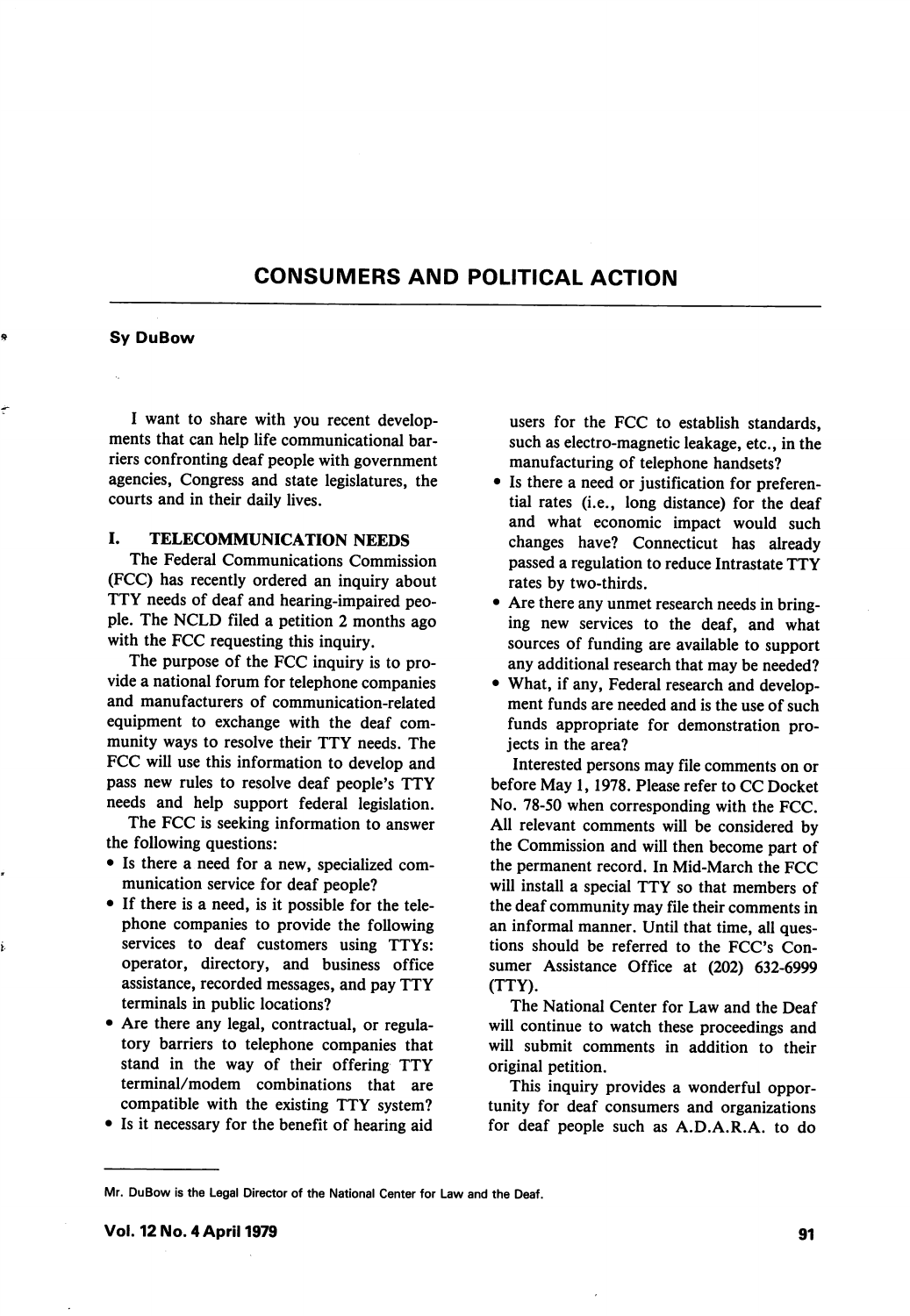something to improve TTY services.

## II. ACCESS TO GOVERNMENT

A major problem for deaf people is that government is not communicationally acces sible. If a hearing person wants information from a government agency or wants to tell his legislator of his support or disagreement on bills, he calls on the telephone. But a deaf per son who wants to know about government ser vices or tell an agency about his discrimination complaint must make an appointment, drive to the government office, search for parking, then wait endlessly to see the right person. Sometimes the deaf person may need an inter preter, but he/she may not want to discuss private business through an interpreter. If the government had TTYs, deaf people could have direct contact with their government. We have clients who have filed 504 complaints, and HEW writes them and tells them to call (telephone) HEW about their complaint. The Office of Civil Rights of HEW still has no TTYs in its ten regional offices. The Spellman Bill in Congress can change this deplorable situation. The Spellman Bill, H.R. 6711, pro vides for TTYs in at least 5 Federal agencies and their regional offices. It also provides for grants to state and local governments for TTYs. Congressmen will also be provided funds to install TTYs in their field and Capitol Hill offices. Senator Lowell Weicker of Con necticut and Congresspersons Toby Moffett and Gladys Spellman have already installed TTYs on their own initiative. Finally, the Bill will authorize providing TTYs in over 100 public locations for deaf people who cannot afford TTYs. The Bill is presently stuck in the House Government Operations Committee.

## III. ACCESS TO THE COURTS

Deaf people still do not have an equal op portunity to participate in judicial proceedings in many parts of the country. Deaf people are continually frustrated and denied justice because no qualified interpreters are appointed. In some cities, the courts appoint policemen who can only fingerspell and have an obvious conflict of interest.

There is presently a new federal interpreter

Bill that can serve as a good model for states. The Bilingual Hearing and Speech Impaired Court Interpreter Act provides for qualified in terpreters for deaf people in criminal and civil federal court proceedings. The Bill also has some special protections for deaf people and interpreters:

1. Interpreters protected by the attorneyclient privilege cannot be compelled to testify as to communications made through an inter preter.

2. If any interpreter is unable to com municate effectively with the deaf person, a new interpreter shall be appointed.

3. The Administrative Director of the U.S. Courts must consult with the NAD, RID and state RIDs and state associations of the deaf in preparing standards for qualified interpreters and keeping the lists updated.

The interpreter Bill passed the U.S. Senate and is now in the House of Representatives before the Subcommittee on Civil and Con stitutional Rights. The House Bill number is H.R. 10228.

On a state level there is a need to train and appoint qualified interpreters. Some states have good interpreter laws but few qualified interpreters and courts are unaware of where to find them. Three states offer a solution to this problem. In Georgia, the state pays the Georgia RID to train, appoint and monitor qualified interpreters. In Connecticut, the state pays the Connecticut Commission of the Deaf to provide qualified interpreters. In Virginia, a Bill passed the General Assembly to give money to the Virginia Council for the Deaf to provide state-wide qualified interpreter ser vices for courts, administrative proceedings, legislative meetings, doctor and lawyer inter views and agency interviews.

### IV. ENFORCEMENT

The passage of good comprehensive legis lation will not alone guarantee that a deaf person will be provided with a qualified inter preter at all stages of judicial proceedings. Enforcement of these laws has been sorely lacking. In Oklahoma, their interpreter statute requires the appointment of a qualified inter preter from the time of arrest.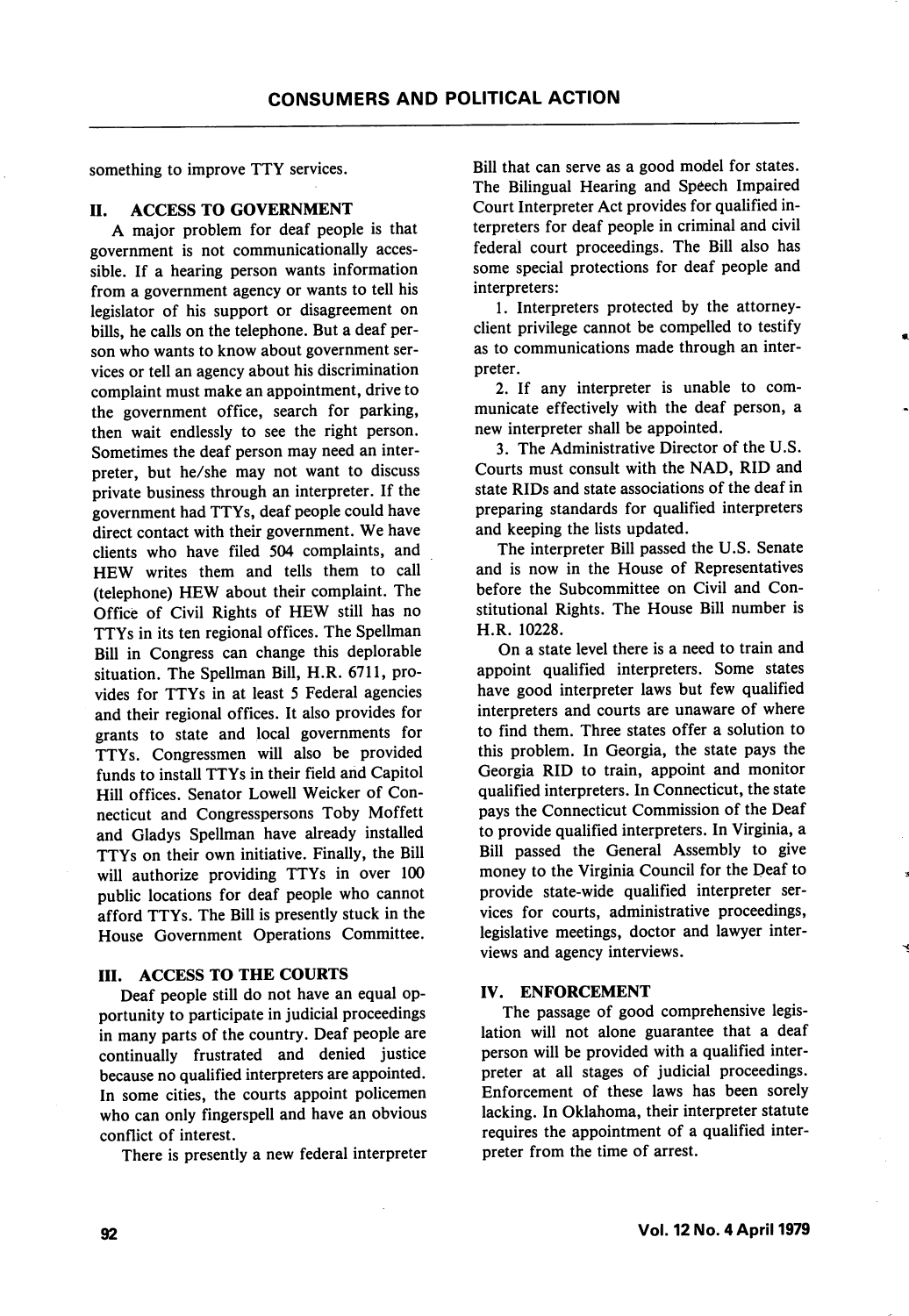But in Oklahoma City, the police have refused to enforce this statute. In the case of Kiddy v. The City of Oklahoma City, a deaf person was arrested for drunkness in public. Mr. Kiddy was jailed for two days before his arraignment. During these two days, the police denied him interpreter services. Without an in terpreter, the deaf defendant was unable to know the charge against him or to communi cate his desire and ability to post bond. Mr. Kiddy and the Oklahoma Association of the Deaf have filed a class action suit to enforce the state statute. The Oklahoma Supreme Court ruled that Oklahoma law requires the appointment of an interpreter for deaf people at the arrest stage and applies to arrests made by municipal corporations. This court victory demonstrates the importance of judicial action to enforce interpreter laws already on the books but ignored by the police.

 $\tilde{\mathbf{z}}$ 

é

Dr. Schein talked about all the wonderful rights deaf people now have with Section 504, but Section 504 will only be empty promises without strong legal enforcement. The Law Center is confronting many schools, hospitals and welfare agencies refusing to follow 504.

Last summer, a deaf teacher, Nelda Barnes, needed to pass two summer school classes to keep her teacher's certification or be fired. She needed an interpreter to understand and par ticipate in the classes. Converse College re fused. The NAD Legal Defense Fund sued and the Federal Court, in the 1st case since the signing of the HEW Regulation, ordered the college to pay for the interpreter. Judge Hemphill recognized that handicapped persons can first sue in Federal Court for help without going through HEW. The private right of action is very important, especially since HEW's new enforcement plan says the Office of Civil Rights will only investigate 26 of 664 expected new handicapped complaints in 1978. In many regions, HEW will not investigate any handicapped complaints.

NAD and especially Fred Schreiber and Merv Garretson, have seen the need for legal action to win and enforce deaf people's rights. NAD has established the NAD Legal Defense Fund to fight discrimination through court action.

Some of the recent LDF cases are class action suits against the Illinois Department of Public Aid for refusing to provide interpreter services for deaf applicants for food stamps and against the University of Texas for refus ing to pay for interpreter services for a college student.

Effective enforcement requires continuous vigilance and pressure. In the years ahead, we will need more deaf lawyers to fight for deaf people's rights, the same as black, women, and Mexican lawyers have been fighting for their minority's rights.

When the NCLD began in 1975, there were only 4 deaf lawyers for 2 million deaf people. Now, with the help of our training program, eleven deaf students were accepted and are participating in law schools. We will continue our efforts to convince law schools to accept more qualified deaf applicants and encourage and help deaf students interested in a legal pro fession.

At the same time, there is a great need for persistent deaf consumer action to destroy communicational barriers on a local level. Here are some examples of local deaf consumer action:

1. In L.A. and Pittsburgh, deaf groups are fighting for more captioning of T. V. programs.

2. In Maryland and D.C., deaf groups are lobbying for laws to install TTYs with police, fire, and ambulance emergency services. Deaf groups in D.C. requested TTYs in the gas com pany, and were successful.

3. In Philadelphia, Pa., the Community Service Center for the Hearing-Impaired, under the direction of Betty Broecker, devel oped a training program for deaf people on how to use telecommunication devices for the deaf (T.D.D.'s). After a deaf person success fully finishes the training program, he/she can buy a TTY at a reduced price. There have been, to date, more than 270 graduates of this program.

4. N.Y.U. and NAD are evaluating how hospitals are providing effective communica tion for deaf patients.

5. Gallaudet Public Services Department has a training program for nurses on com munication problems of deaf patients.